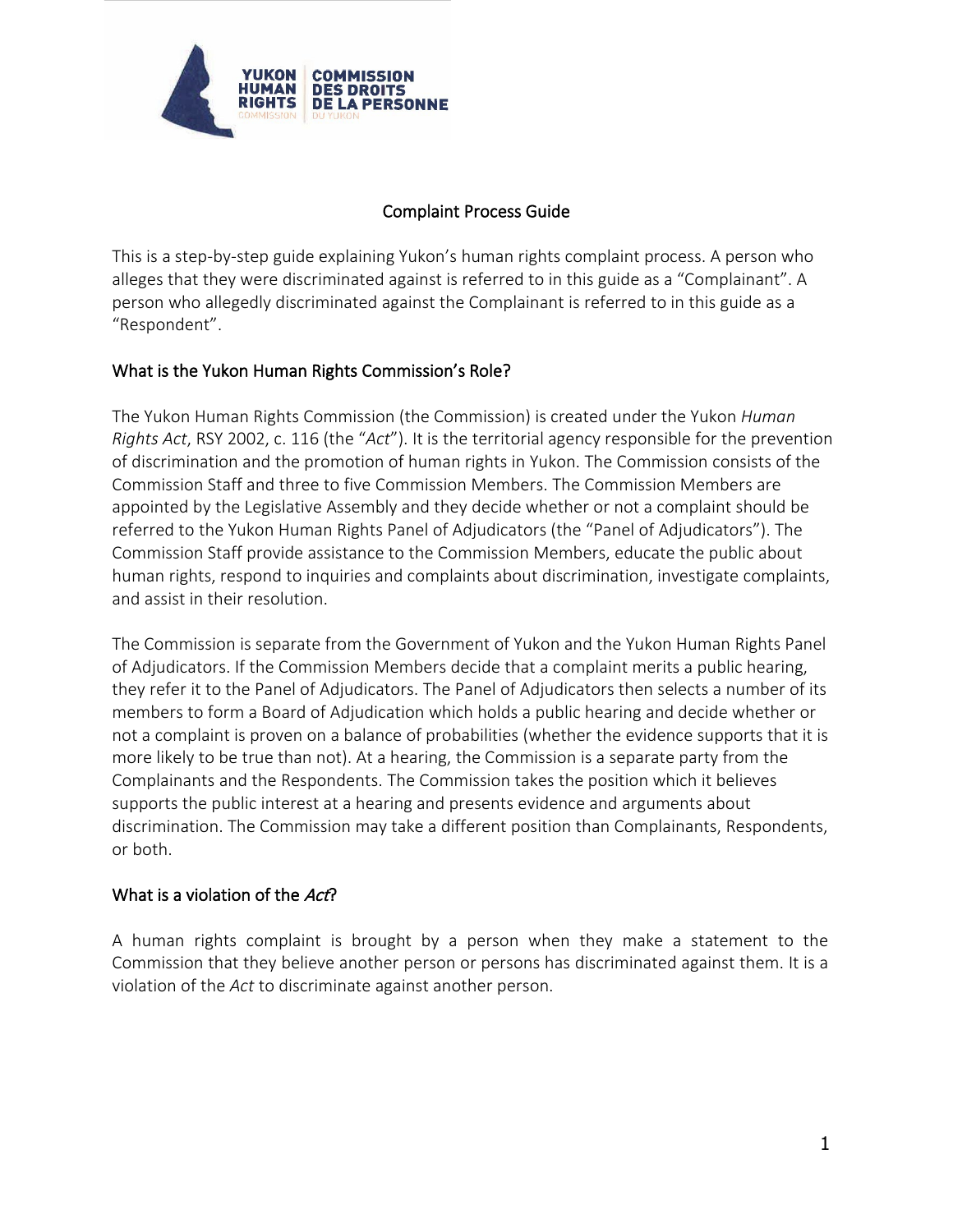

The *Act* defines discrimination as unfavourable treatment (which can include harassment) that is based, at least in part, on one or more of the following characteristics or "protected grounds":

- ancestry, including colour or race
- national origin
- ethnic or linguistic background/origin
- **P** religion or creed
- age
- **sex, including pregnancy**
- gender identity or gender expression
- **s** sexual orientation
- **Physical or mental disability**
- criminal charges or criminal record
- political belief, association or activity
- **nd** marital or family status
- source of income
- **E** actual or presumed association with other individuals or groups whose identity is determined by any of the grounds listed above.

*Harassment* is a form of discrimination. It includes any unwanted conduct, comment, or gesture that is reasonably known to be unwelcome, but must also be connected to at least one of the protected grounds (i.e. sexual harassment). The *Act* does not protect against general harassment - harassment must be based on at least one of the protected grounds.

Another form of discrimination is failing to reasonably accommodate a person's special needs based on one or more of the 14 protected grounds (listed above). For example, a person with a learning disability may require more time to complete a written test for employment.

Under the *Act,* employers are also responsible for the conduct of their employees, particularly as it relates to discriminatory behavior, unless it can be established that the employer did not support the behaviour and took care to prevent it, or after learning of it, tried to correct the situation and stop it.

*Retaliation*, or threatening to retaliate against any person who has filed a human rights complaint, has been a witness to a complaint, or who has helped someone with a complaint, is also a violation of the *Act.* For example, an employer cannot retaliate by firing an employee who filed a complaint.

## What areas of life are protected in the Act?

The *Act* protects individuals from discrimination in the following "protected areas":

• (a) Employment and any aspect of employment: This can include anything from applying for a job to being fired. It can also extend to being discriminated against by individuals outside of the traditional employment relationship, such as a subcontractor on a project, even if the subcontractor is not a Complainant's employer.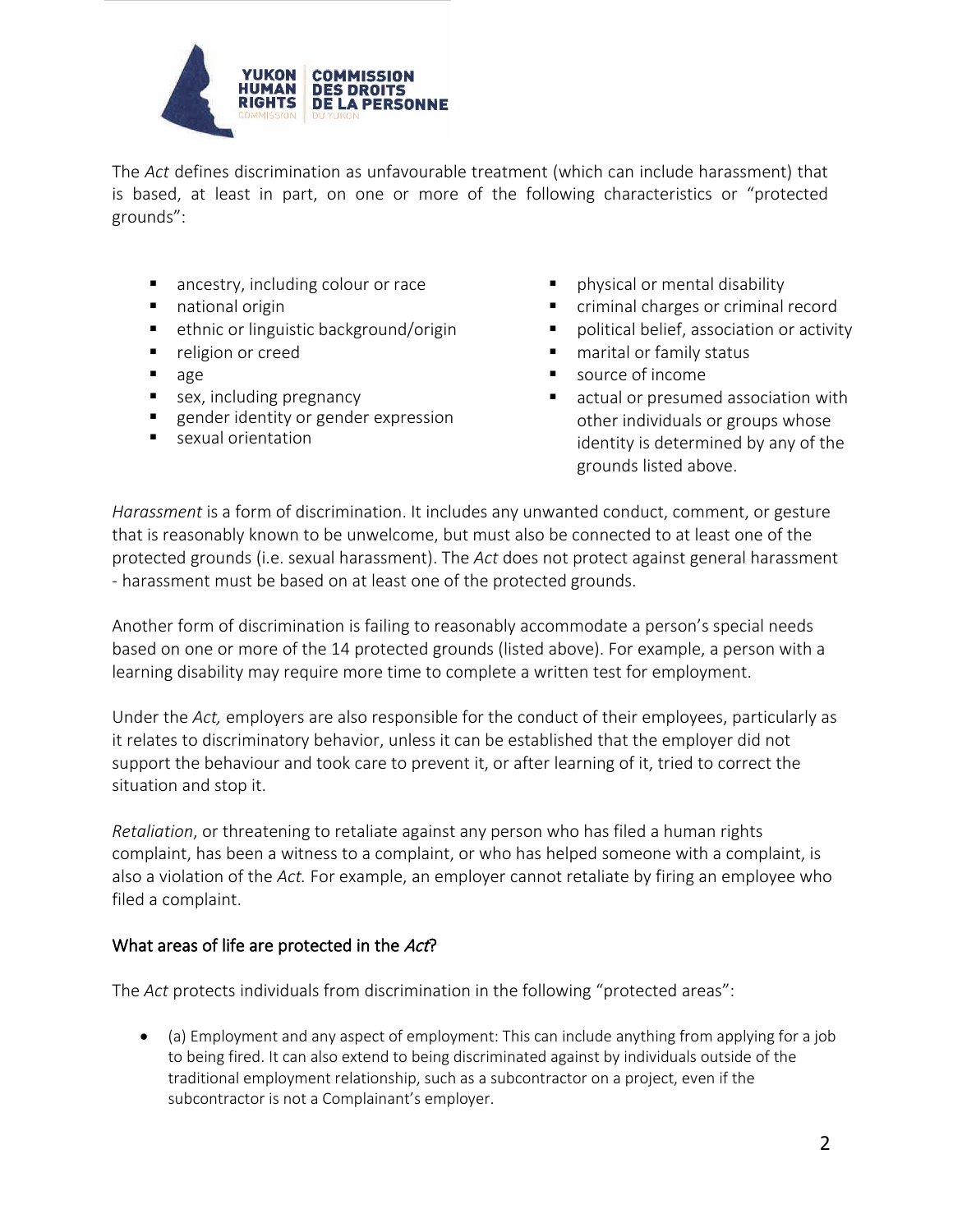

- (b) Receiving goods and services: This can apply to a broad range of activities, including using public transportation, eating at a restaurant, attending school, or accessing territorial or municipal government services.
- (c) Housing, leasing or renting: This can include renting a home or buying a business space.
- (d) Membership in or representation by any trade union, trade association, occupational association or professional association: This can include being denied membership or representation by a union for a reason based on one or more of the protected grounds.
- (e) Public contracts: This can include being denied the ability to bid on a public contract during a public procurement process based on one or more of the protected grounds.

## Getting information: "Inquiries"

The Commission is able to provide Complainants and Respondents with information about their rights and responsibilities under the *Act*. Anyone who has a question about human rights in Yukon or the complaint process can call, e-mail, or visit the Commission office in person. The information discussed during an inquiry is kept confidential. If a Complainant wishes to file a formal complaint, then they will be asked for their consent to disclose the information that they provide to the Commission to the Respondent(s).

Commission staff can help Complainants and Respondents identify their options when they have a human rights issue. If the Commission cannot assist, then the Commission can refer individuals to an organization or service that it believes might be able to help. For example, Commission staff can provide information on how to contact a lawyer or the Canadian Human Rights Commission.

## Who is Involved in a Complaint?

As explained above, there are at least two "parties" to each complaint. The person making the human rights complaint is called "the Complainant". The person or organization that the complaint is against is called "the Respondent". The Respondent can be an individual, business, organization, or association. There can also be more than one Respondent to a complaint. For example, if a Complainant alleges that their co-worker sexually harassed them and their employer did not take steps to prevent or stop the harassment, then the Complainant may name either their employer, their co-worker, or both as Respondents.

Both the Complainant and Respondent(s) have a right to a fair process.

## Can the Commission investigate any type of complaint?

The Commission can only investigate complaints of discrimination that involve a protected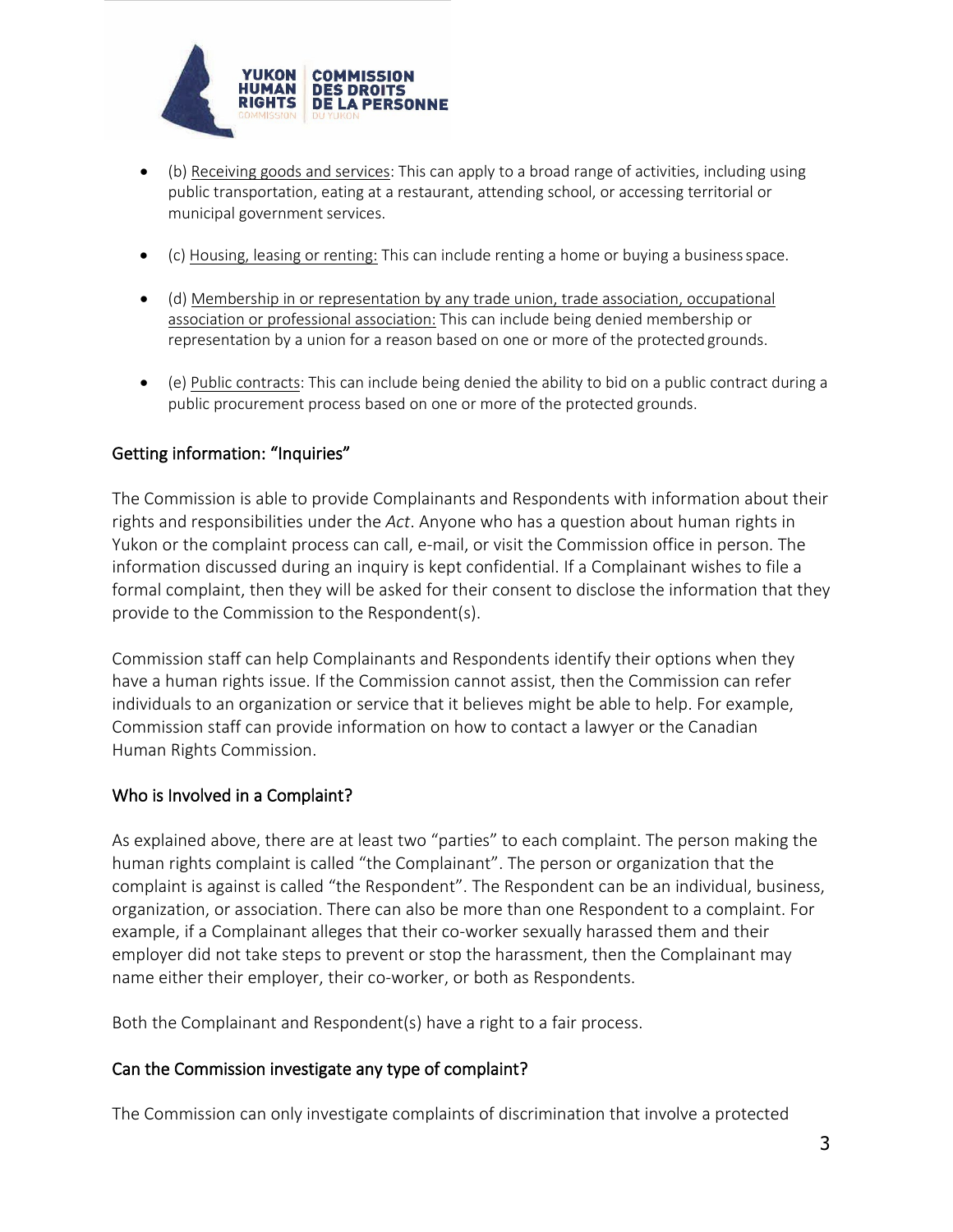

ground and a protected area.

Even if there is a complaint of discrimination that involves a protected ground and a protected area, the Commission cannot investigate:

1. Complaints of discrimination in Yukon that fall outside the Commission's jurisdiction

Some complaints fall outside of the jurisdiction of the Commission and should be filed with the Canadian Human Rights Commission because they involve one or more of the following: federal government services; federal government employers; or federally regulated businesses such as trucking companies, airlines, telecommunications companies, or banks.

The authority to deal with human rights complaints involving First Nations governments and organizations, depending on the circumstances, can also be the responsibility of the Canadian Human Rights Commission. Commission staff can help parties identify the appropriate jurisdiction for a potential complaint.

2. "Frivolous or Vexatious" complaints

The Commission cannot investigate complaints that are clearly without substance or are intended merely to cause harm to another person.

3. Withdrawn complaints

Complainants can withdraw their complaints in writing at any time and the complaint process will stop.

4. Complaints referred to Panel of Adjudicators without investigation

The Commission Members may refer complaints to the Panel of Adjudicators for a hearing without investigation in certain cases, including where a speedy resolution is necessary because of urgent circumstances, or if there is agreement on the facts but not on how the law applies to the facts.

5. Complaints which the Director is in the process of trying to settle

The Commission Members may ask the Director of the Commission to try to settle a complaint on terms agreed upon by the parties prior to or during the investigation, in which case the investigation may be paused.

6. Complaints which the Complainant abandons or fails to cooperate on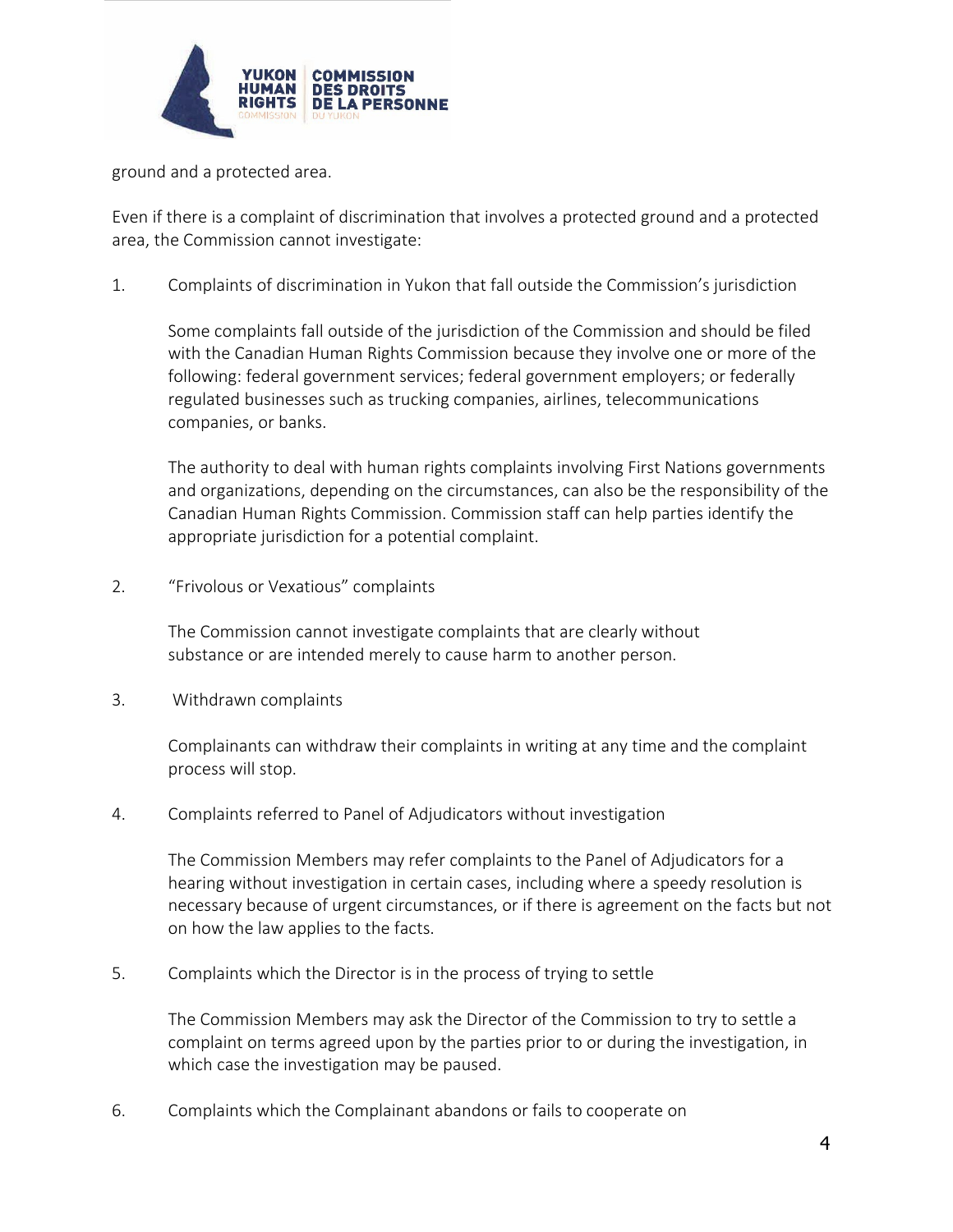

If a Complainant abandons their complaint or fails to cooperate with an investigation, the Commission may dismiss the complaint.

7. Complaints in which the Complainant declines a fair and reasonable settlement

The Commission can stop an investigation if a Complainant declines a settlement offer that the Commission considers fair and reasonable at any time prior to the conclusion of the investigation.

8. Complaints where grievance or review procedures are available

The Commission can stop or suspend an investigation if a Complainant fails to use grievance or review procedures which are otherwise reasonably available or procedures provided for under another *Act*. For example, the Commission may stop or suspend a complaint if a Complainant is unionized but chooses not to pursue a grievance through their union.

9. Complaints dealt with in another proceeding. The Commission can stop or suspend an investigation if the substance of the human rights complaint was satisfactorily addressed in another proceeding, such as arbitration under a collective agreement or in court proceedings.

### Is there a time limit for making a complaint?

Yes. A Complainant must file a formal complaint with the Commission within *18 months* of when the alleged discrimination happened. The Commission may extend the time limit in exceptional circumstances.

### How much does it cost to file a complaint?

It does not cost any money to file a complaint or respond to one.

#### How long does it take to resolve a complaint?

Some complaints are resolved in a few weeks or months, depending on the Commission's existing workload, the availability of information and witnesses, and the complexity of the complaint. However, the process can take two years or more, particularly if a full investigation and a public hearing before the Board of Adjudication is involved.

#### What happens when the Commission receives a complaint?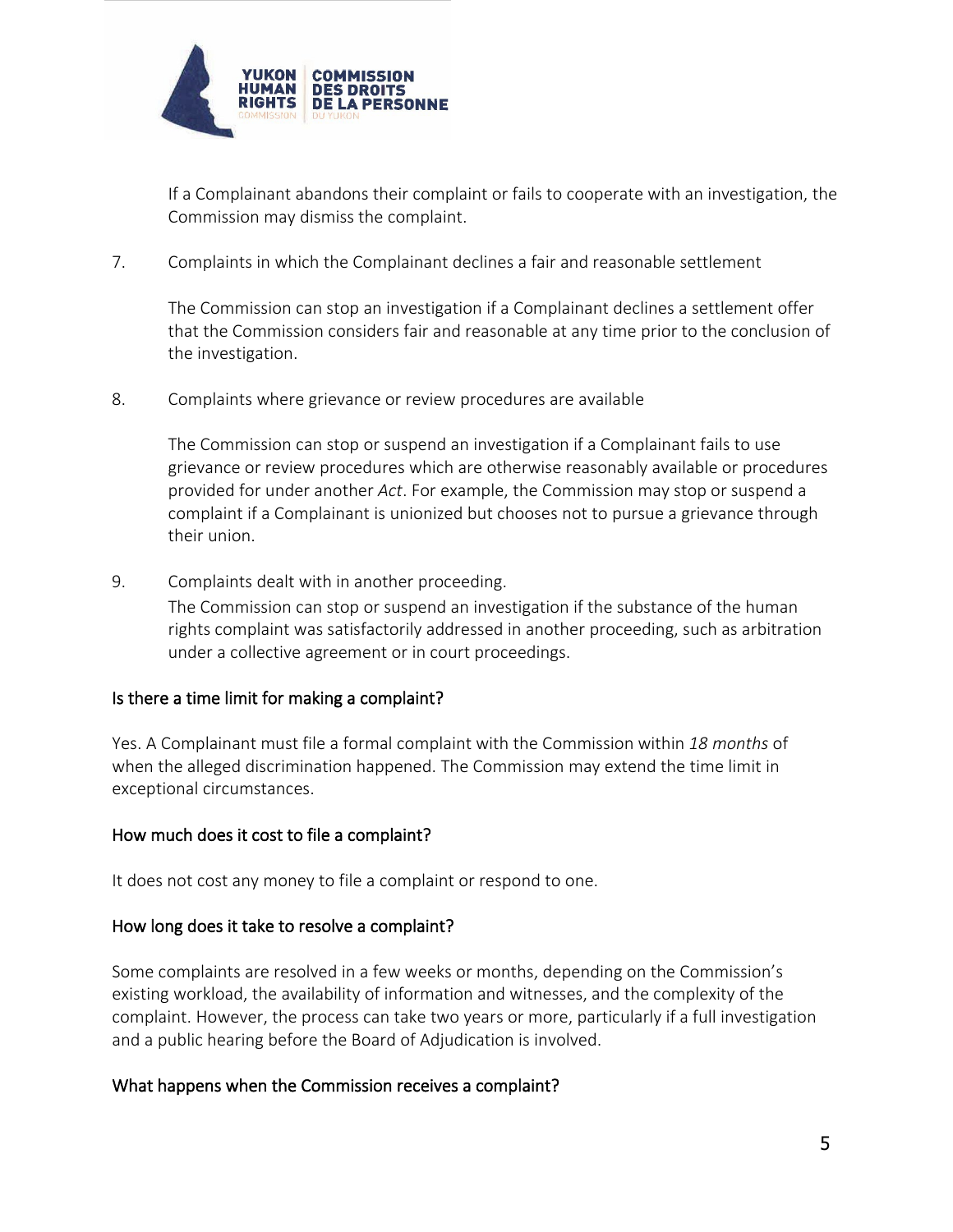

A complaint may go through the following steps:

### *1. Inquiry/Intake*

After receiving information from Commission staff about human rights, an inquirer may wish to file a complaint. Anyone wishing to file a complaint with the Commission must do so within 18 months of the incident they wish to complain about, or if a continuing contravention is alleged, the complaint must be filed within 18 months of the last alleged instance of the contravention.

### *2. Review by Director*

Before a human rights complaint is accepted by the Commission, it must pass an initial screening phase. The Director of the Commission reviews each complaint to determine whether the Commission will accept the complaint. To do so, the Director will decide if the complaint:

- Falls within the scope of the *Act*. In order for the Commission to accept a complaint, a Complainant must describe events that, if believed, could meet the legal test for discrimination. Briefly, the Complainant must provide details supporting their allegations that:
	- o They have a characteristic that is protected by the Yukon *Human Rights Act*
	- o The Complainant was treated unfavourably in an area protected by the Yukon *Human Rights* Act; and
	- $\circ$  The Complainant's protected characteristic was a factor in the unfavourable treatment they experienced.
- The events in question happened within the last 18 months; and
- The events in question do not fall under the jurisdiction of another commission or tribunal.

If the Director decides not to accept a complaint for investigation, they will provide the Complainant with written reasons for that decision. In certain circumstances, the Director may request and consider additional information from the Complainant where it appears relevant information is inadvertently missing from the complaint.

If a complaint is accepted by the Director, then the Commission will send a copy of the complaint to the Respondent(s) who are identified in the complaint form. After that, the Commission will try to informally resolve the complaint if both parties are willing to participate in the settlement process.

The Commission is a neutral party throughout the complaint process. Commission staff provide legal information and assistance to both parties, free of charge, but staff cannot provide legal advice to either party. If either party requires additional legal assistance, they may choose to hire a lawyer to assist them throughout the complaint process and provide them with legal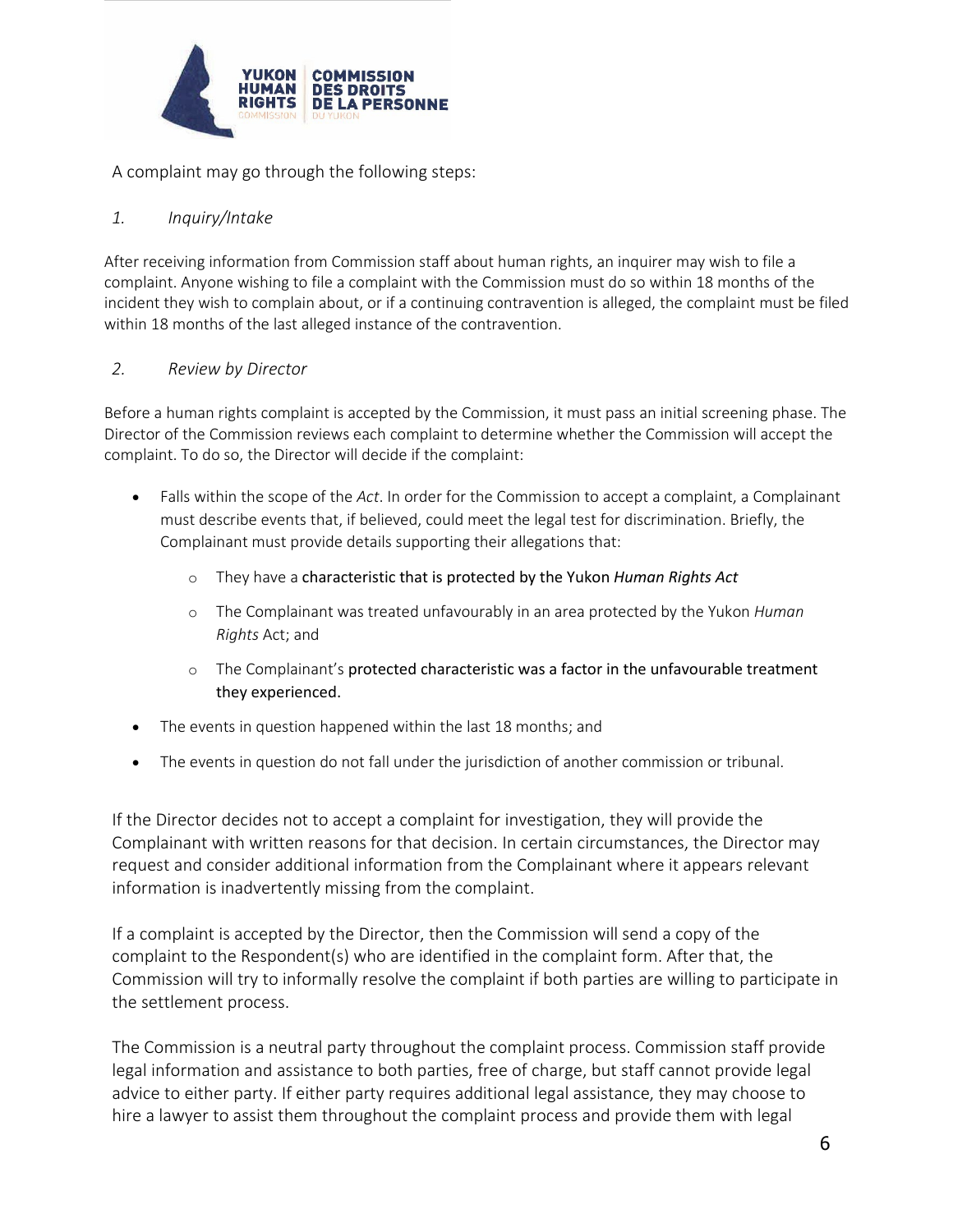

advice.

However, many parties do not hire a lawyer to assist them, as the process is designed to be accessible and Commission staff try to assist parties in understanding the human rights complaint process without the need to hire a lawyer.

# *3. Informal Resolution (Settlement)*

If a complaint is accepted, it will be shared with the Respondent. At that time, the Commission will ask whether the Respondent is interested in informal resolution, also known as settlement.

The intent of the Yukon *Human Rights Act* is remedial, not punitive. The Commission makes every effort to help interested parties settle complaints. The Director can help the Complainant as well as the Respondent, and can recommend ways to settle complaints in keeping with the purposes of the *Act*. In many situations, all parties can find a satisfactory settlement with the help of the Commission staff. If this happens, then the complaint stops.

About one-quarter to one-third of complaints are informally resolved in this manner. Although the parties are free to include any number of conditions in a settlement agreement, settlements are typically confidential. The goal of settlement is to resolve the complaint, and not to find fault or lay blame.

## *4. Response to the Complaint by Respondent and Rebuttal*

If settlement is not possible, then the Commission asks the Respondent(s) to provide a written response to the complaint within 45 calendar days from the time they receive a copy of the complaint. The Commission staff can help the Respondent prepare a response to the complaint andcan provide information about defenses available under the *Act*. Again, the Commission is neutral at this stage. There are generally two types of responses that Respondents provide:

- The Respondent may deny that the discrimination occurred. In such cases, the Respondent will usually provide an explanation or evidence that shows that the Complainant did not receive unfavourable treatment based on the definition of discrimination in the Yukon *Human Rights Act*; and/or
- The Respondent may provide a "reasonable explanation" for what, at first glance, might appear to be discriminatory conduct. The *Act* says that it is not discrimination to treat a Complainant unfavourably if there is "reasonable cause" for doing so.

Some examples of "reasonable cause" are:

• reasonable requirements or qualifications for employment, such as an age requirement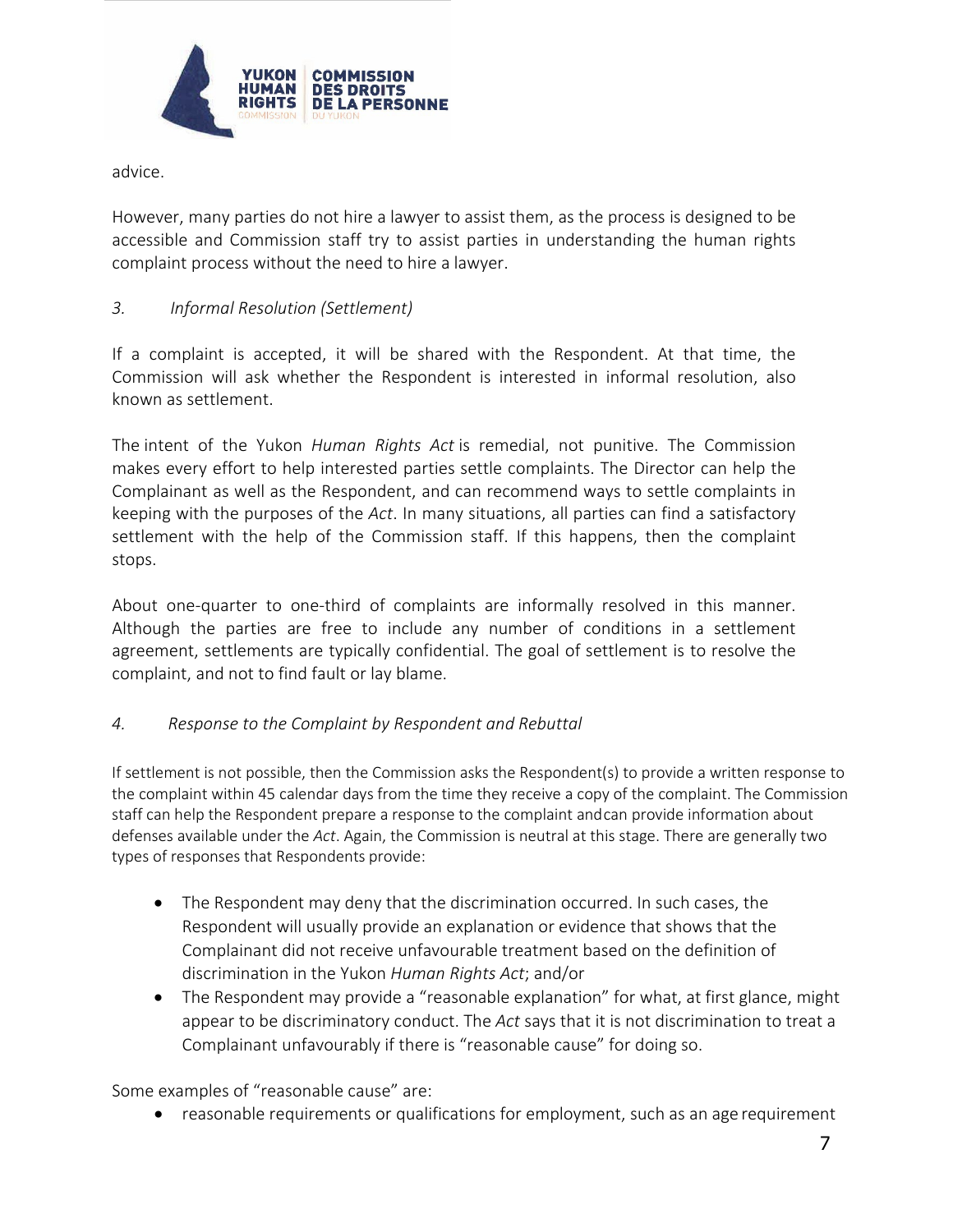

for jobs serving alcohol;

- performing a criminal record check for jobs dealing with children;
- where the privacy of the person receiving services or accommodation is a factor in apparently discriminatory decisions based on sex, such as selecting a female personal care attendant for a woman with a disability; and
- accommodating or continuing to accommodate the Complainant would constitute undue hardship.

Upon receipt of the Respondent's Response, the Commission will provide the Complainant with a copy. The Complainant may reply to the Response by writing a Rebuttal within 15 calendar days from the time that they receive a copy of the Response. A Rebuttal is a document in which the Complainant points out which parts of the response the Complainant agrees or disagrees with, which were not already mentioned in the original complaint. A Rebuttal is the Complainant's opportunity to explain their position with regard to the evidence provided in the Respondent's Response.

# *5. Investigation*

If the parties are unwilling or unable to informally resolve the complaint with the Commission's help, an investigator will investigate the complaint. When an investigator is ready to begin their investigation, they will contact the parties to introduce themselves.

The parties can help the investigation along by:

- Providing up to date contact information;
- providing the names and contact information of potential witnesses or those who have information about what happened;
- providing organized records, letters, or other documents of the events relating tothe complaint; and,
- providing any other information which may be helpful in clearly explaining the party's overall position.

Investigators are neutral parties responsible for gathering relevant evidence, interviewing witnesses, and providing an analysis at the end of their investigation. This is called an investigation report. Upon completion, the report is provided to both the Complainant and the Respondent. Each party will have an opportunity to provide submissions in response to the report.

The investigation report will be provided to the parties at least 30 days before the Commission Members meet to make a decision. The parties will have an opportunity to provide submissions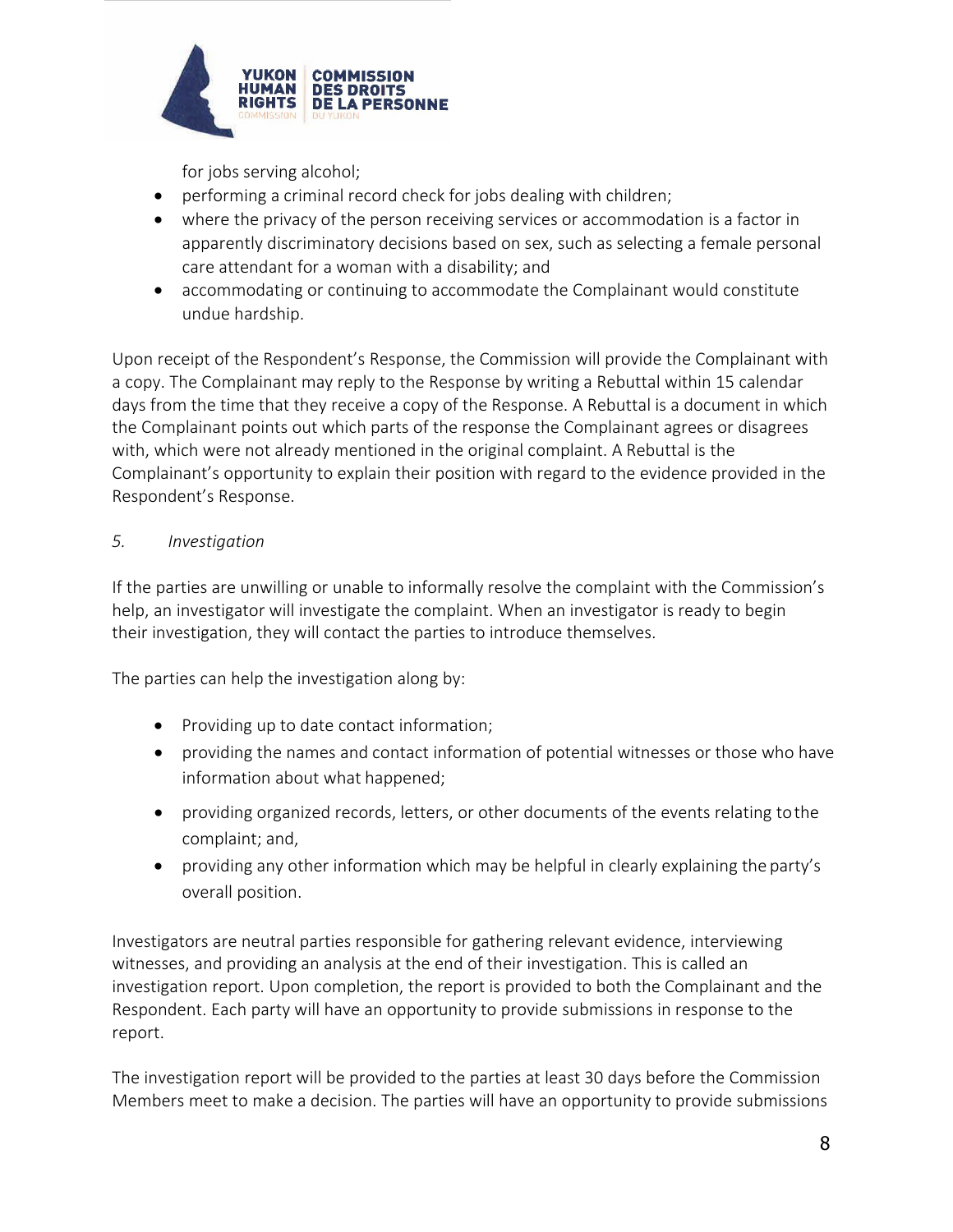

in response to the investigation report for the Commission Members' consideration. Written submissions are generally due at least seven days before the Commission Members meet to make a decision.

Next, the Commission staff sends the report and submissions to the Commission members. The Commission members will consider the investigation report and submissions, and will decide whether or not there is a reasonable basis for the matter to proceed to a hearing.

At any time in the process, the Complainant may ask the Commission to withdraw a complaint. If the Complainant does this, the Commission will notify the Respondent, and the matter will be closed.

If a party requires an accommodation at any time during the complaint process, Commission staff can provide them with information on their options. For example, some parties request the ability to present oral submissions in response to the investigation report instead of written submissions if they have barriers to communicating in writing.

### *6. Decision*

Commission members meet monthly to review investigation reports and submissions provided by parties. At these meetings, they decide whether there is a reasonable basis in the evidence for the matter to proceed to the next stage, which is a hearing at the Panel of Adjudicators.

If the Commission Members decide there is no reasonable basis in the evidence for the matter to proceed, they will dismiss the complaint and provide the parties with written reasons for their decision. If the Commission members dismiss the complaint and the Complainant disagrees with their decision, the Complainant may be able to apply to a judge to review that decision in the Supreme Court of Yukon. This is called "judicial review."

If the Commission members determine that there is a reasonable basis in the evidence for the matter to proceed, they will refer the complaint to the Yukon Human Rights Panel of Adjudicators. If it appears that settlement may still be possible, the Commission Members may provide a set time period to attempt to settle the complaint. If the parties do not mutually agree to settlement, the matter will proceed to a hearing. If a Respondent disagrees with the decision to refer the complaint to a hearing, they may be able to apply to a judge to review that decision to the Supreme Court of the Yukon.

If the Commission Members refer the complaint for settlement, the Commission may help both parties by:

- recommending terms of settlement;
- acting as a mediator; and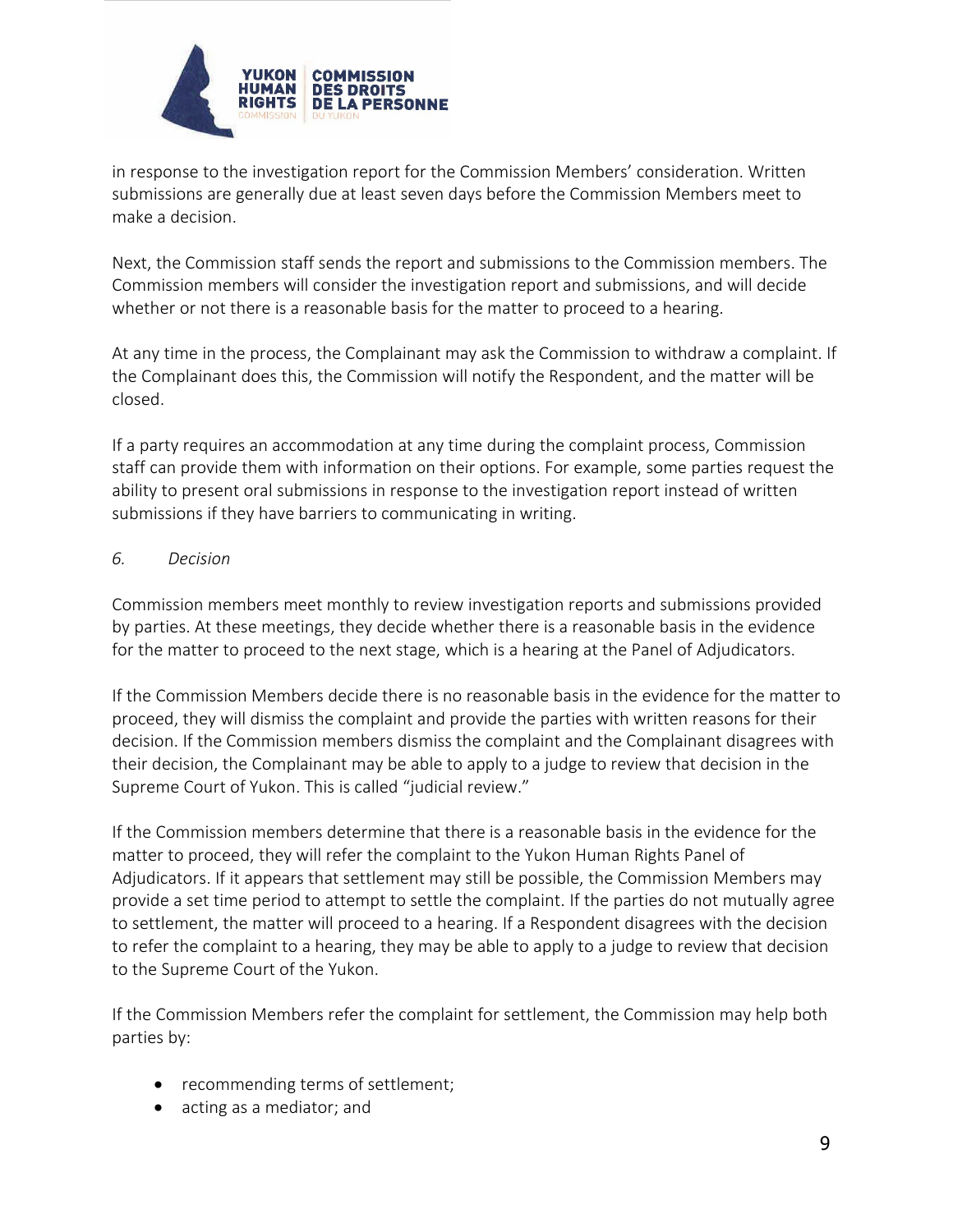

• drafting the necessary written documents (settlement agreement and release of liability).

The settlement process is a voluntary one. No one can impose a settlement to a complaint. The Commission and both parties must agree to any settlement.

Any party can apply to a judge of the Supreme Court of Yukon to judicially review the decisions of Commission Members. At a judicial review, the judge may decide to overturn the Commission Members' decision or to ask the Commission Members to reconsider their decision. Commission staff cannot provide the parties with advice on whether or not they have grounds for a judicial review; an independent lawyer is best able to answer these questions.

## *7. Settlement*

If the Commission Members decide that a complaint should be referred to settlement before it is referred to a hearing, then they will set a settlement deadline. This deadline can be extended by the Commission Members. The Commission lawyer will help the parties by suggesting terms of settlement and drafting the necessary legal documents (settlement agreement and release of liability). The Commission and the parties must agree to any settlement. If the settlement process fails and the settlement deadline passes, then the complaint will be referred to the Panel of Adjudicators for a public hearing.

## *8. Board of Adjudication Hearing*

The Panel of Adjudicators is independent and separate from the Commission and the Government of Yukon. If the Commission Members refer a complaint to the Panel of Adjudicators, the Panel of Adjudicators will select from its members to form the Board of Adjudication.

The Commission is an independent party at a hearing before the Board of Adjudication and can take a position that is different from the Complainant or Respondent(s). The Commission does not represent Complainants or Respondents. Parties may hire lawyers to advise them or represent their interests at a hearing if they wish. At a hearing, the Commission will adopt a position that it believes:

- furthers the public policy that every individual is free and equal in dignity;
- discourages and eliminates discrimination; and
- promotes recognition of the inherent dignity, worth, and equal and inalienable rights of all members of the human family, these being principles underlying the *Canadian Charter of Rights and Freedoms* and the *Universal Declaration of Human Rights* and other solemn undertakings, international and national, which Canada honours.